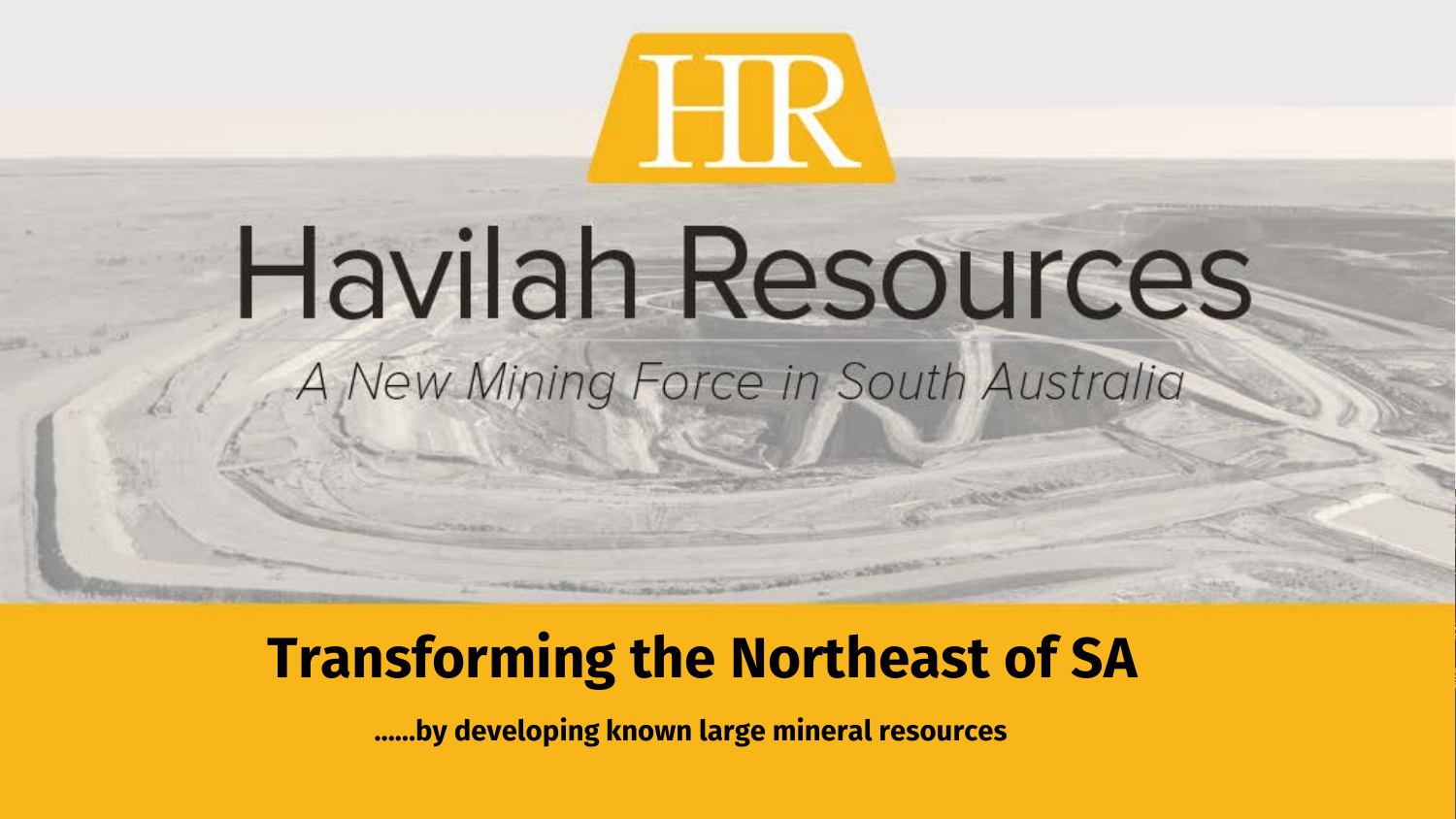## **Copper-gold, cobalt-sulphur and iron ore**

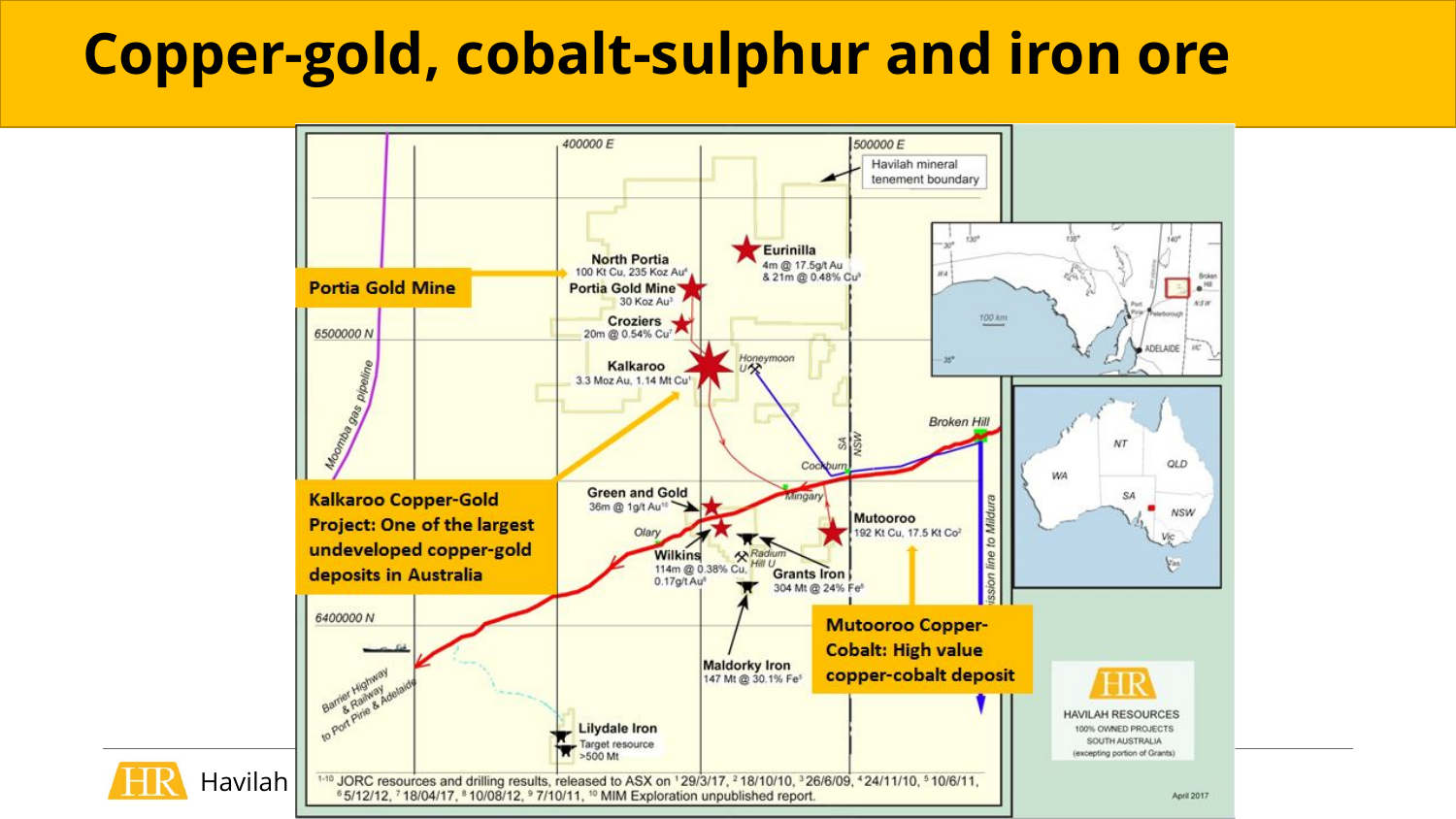## **What Does The Northeast of SA Offer?**

- A mineral rich extension of the Broken Hill mineral province with large discoveries of copper, gold, cobalt and iron ore resources by Havilah Resources and other explorers.
- Mining activity will justify new infrastructure (eg ports, roads, rail upgrades) and flow on businesses eg iron ore pelletising, sulphuric acid production, fertilizer production, renewable energy developments.
- **Simple equation** : Cash from mining developments revitalised service infrastructure jobs+revenue+flow on industries.

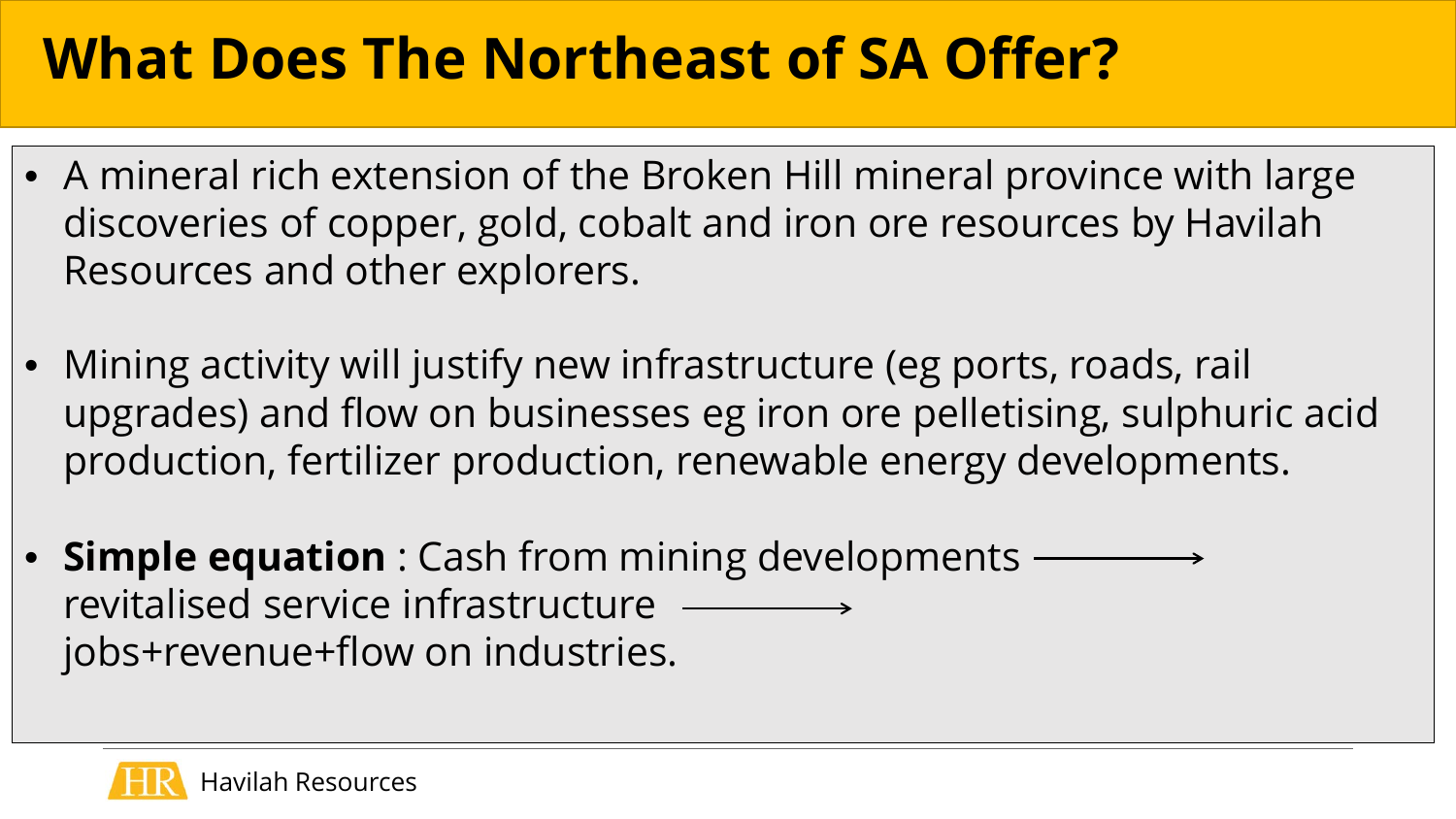## **Mining - Driver For An Integrated Resources Industry**

Sustainable for > 15 years from Havilah's JORC mineral resources in NE South Australia

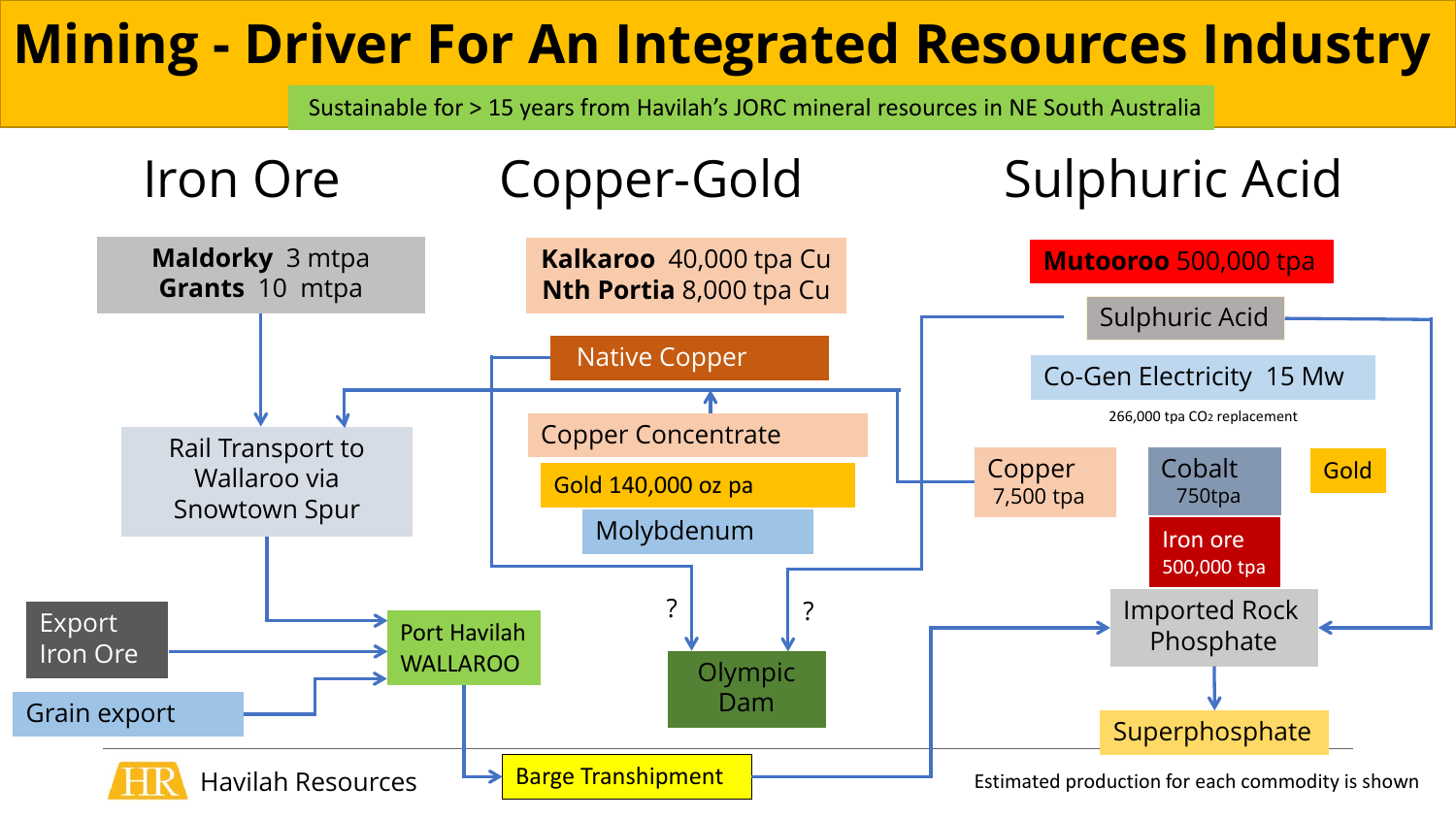## **Logistics Overview**



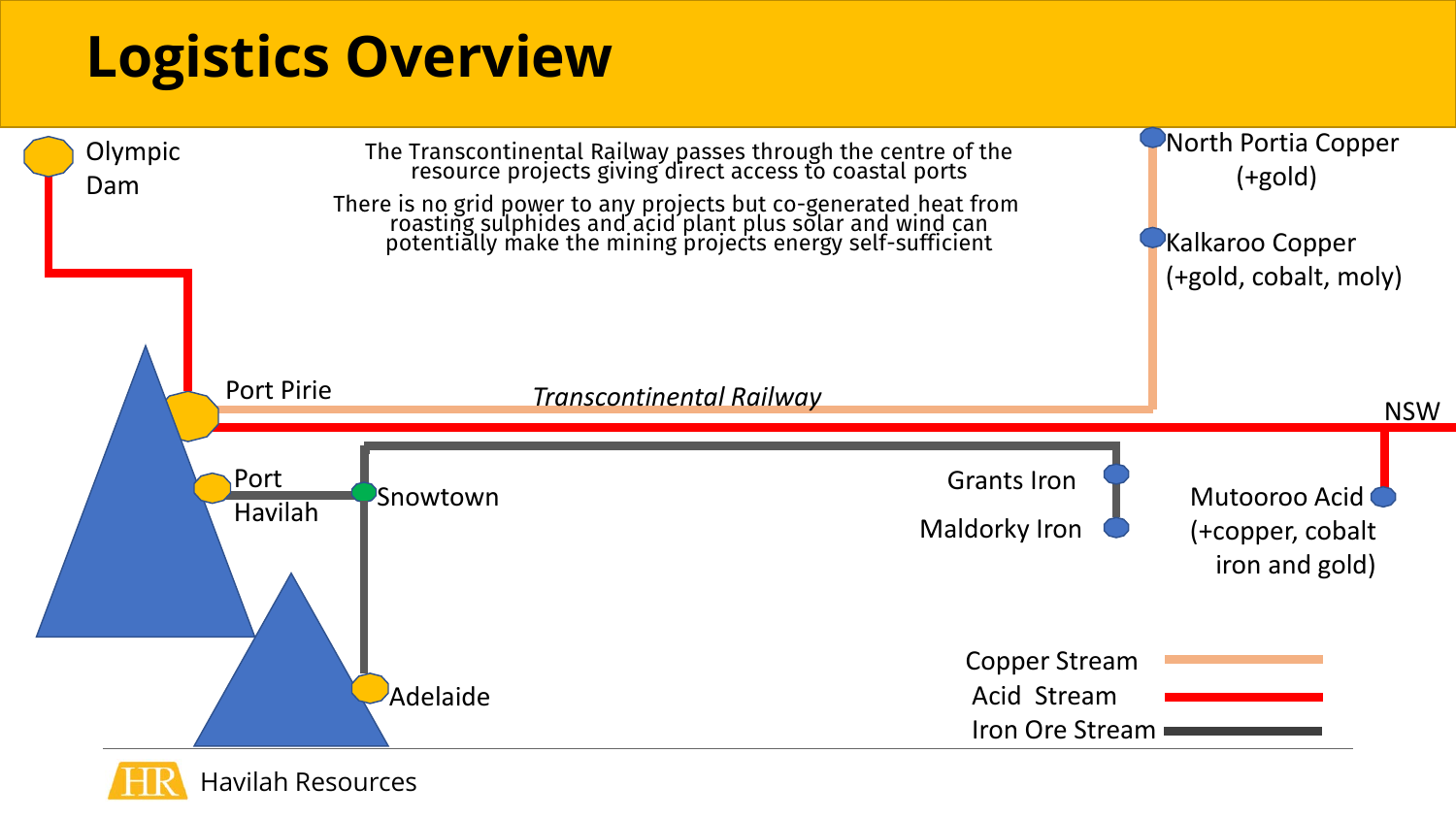## **Supporting Annual Revenue Chart**

| Project             | <b>Tonnes Mined</b>          | Tonnes/ozs    | Grade      | Unit value (US\$) | Annual Prodn    | Est. Project      | Est. Mine Life |
|---------------------|------------------------------|---------------|------------|-------------------|-----------------|-------------------|----------------|
|                     | Annually (mt)                | Annual Prodn. |            | (current prices)  | Value (A\$m)*   | Capex (A\$m)      | (Years)        |
| <b>Maldorky</b>     |                              |               |            |                   |                 |                   |                |
| <b>Iron Ore</b>     | $8\,$                        | 3,000,000     | 63%        | \$85              | \$340           | 70                | 15             |
| <b>Grants</b>       |                              |               |            |                   |                 | synergies         |                |
| Iron ore            | 31                           | 10,000,000    | 63%        | \$85              | \$1,130         | 400               | $>50$          |
| <b>Kalkaroo</b>     |                              |               |            |                   |                 |                   |                |
| Copper              | 11                           | 40,000        | 0.55%      | \$6,670           | \$356           | 450               | $15 - 20$      |
| Gold                | 11                           | 105,000       | $0.40$ g/t | \$1,330 /oz       | \$186           |                   | $15 - 20$      |
| Cobalt              | 11                           | 1,666         | 150 ppm    | \$80,000          | \$177           |                   | $15 - 20$      |
| Molybdenum          | 11                           | 1,000         | 350 ppm    | \$16,000          | \$21            |                   | $15 - 20$      |
| <b>North Portia</b> |                              |               |            |                   |                 |                   |                |
| Copper              | $\mathbf{1}$                 | 8,000         | 0.89%      | \$6,670           | \$71            | 30                | 10             |
| Gold                |                              | 35,000        | $0.64$ g/t | \$1,330/oz        | \$62            | (incl overburden) | 10             |
| Molybendum          | 1                            | 600           | 600 ppm    | \$16,000          | \$13            |                   | 10             |
| <b>Mutooroo</b>     |                              |               |            |                   |                 |                   |                |
| Sulphur (as acid)   | 0.5                          | 535,168       | 35% S      | \$140             | \$75            | 300               | $15 - 20$      |
| Copper              | 0.5                          | 7,500         | 1.50%      | \$6,670           | \$67            | (roaster+acid)    | $15 - 20$      |
| Cobalt              | 0.5                          | 750           | 0.14%      | \$80,000          | \$80            | 30                | $15 - 20$      |
| Gold                | 0.5                          | 3,215         | $0.2$ g/t  | \$1,330/oz        | \$6             | (copper float)    | $15 - 20$      |
| Iron ore            | 0.5                          | 400,000       | 63%        | \$85              | \$45            |                   | $15 - 20$      |
| <b>Electricity</b>  | 15Mw                         | 15mW          |            |                   | No power bill ! |                   | $15 - 20$      |
| <b>TOTAL</b>        | * exchange rate AUD:USD 0.75 |               |            |                   | \$2,629m        | \$1,280m          |                |



Assumes all Havilah projects are in full production at optimum rates based on current JORC resources  *Capex numbers are based on existing scoping or PFS studies and are subject to change*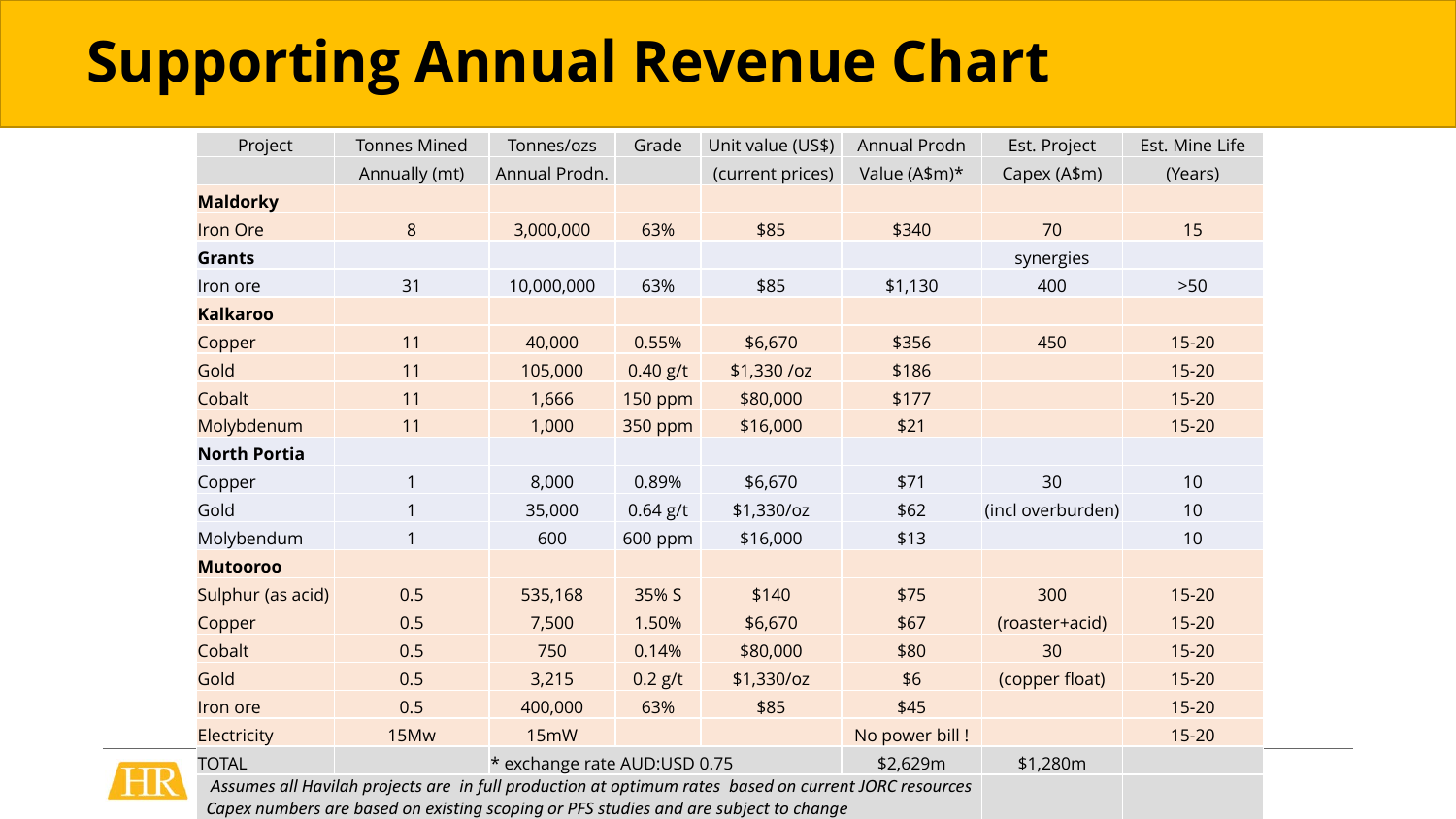## **Summary of Havilah Metal Sources**

**Copper and Gold** 48,000 tpa copper and 140,000 oz pa gold from **Portia Gold Mine** – in production and paying royalties and **Kalkaroo Project** – Mining Lease Proposal at final stages of approval, PFS completed and **North Portia Project** – on granted ML 6534, currently updating PEPR and PFS

**Sulphuric Acid and Cobalt** 535,000 tpa sulphuric acid and 1450 tpa cobalt from **Mutooroo Project** – Mining Lease Proposal in preparation , PFS in progress and **Kalkaroo Project** - pyrite concentrate

#### **Iron ore beneficiated to 63%** 1 mpta growing to 13 mtpa from **Maldorky Project -** 145Mt iron ore – Mining Lease Proposal at final stages and **Grants Project -** 305Mt, with very large resource upside potential in a large iron ore basin

 Havilah has sufficient JORC mineral resources to drive these operations for 15 years without any further discoveries at the indicated production rates.

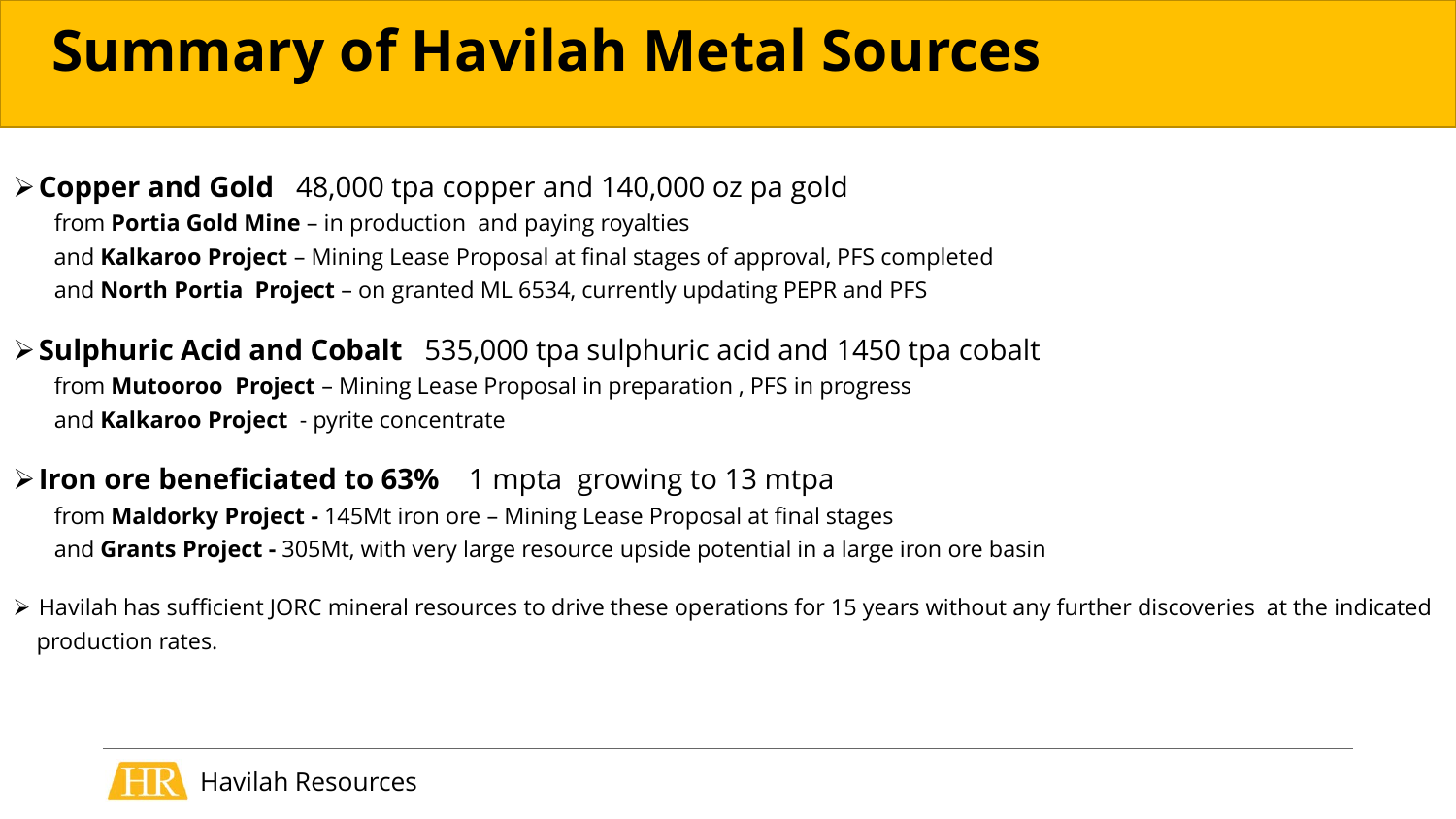## **Why This Is A Good Idea**

#### **UNLOCKS A VAST NEW IRON ORE PROVINCE**

- Underpins new rail and import /export facility at Port Havilah (south of Wallaroo).
- $\triangleright$  Facilitates exports and imports from a rich agricultural area.
- Catalyst for a whole new industrial base on Northern Yorke Peninsula and northeastern SA.

#### **SULPHURIC ACID IMPORT REPLACEMENT**

- $\triangleright$  Fills part of large demand in SA (at OD) with local product.
- Could lead to a fertilizer production industry also facilitated by a new port.

#### **NEW COBALT PRODUCTION AND RENEWABLE POWER SOURCE**

- $\triangleright$  Driven by the roaster / acid plant complex and co-generated heat.
- Derived from large by-product iron sulphide resources that would otherwise be wasted.

#### **COPPER PRODUCTION INDUSTRY**

- Could support expansion of Port Pirie smelter or contribute concentrate to a new smelter.
- Possibility that high grade copper ores (native copper / chalcocite) could value add to other operations eg OD scrap Cu replacement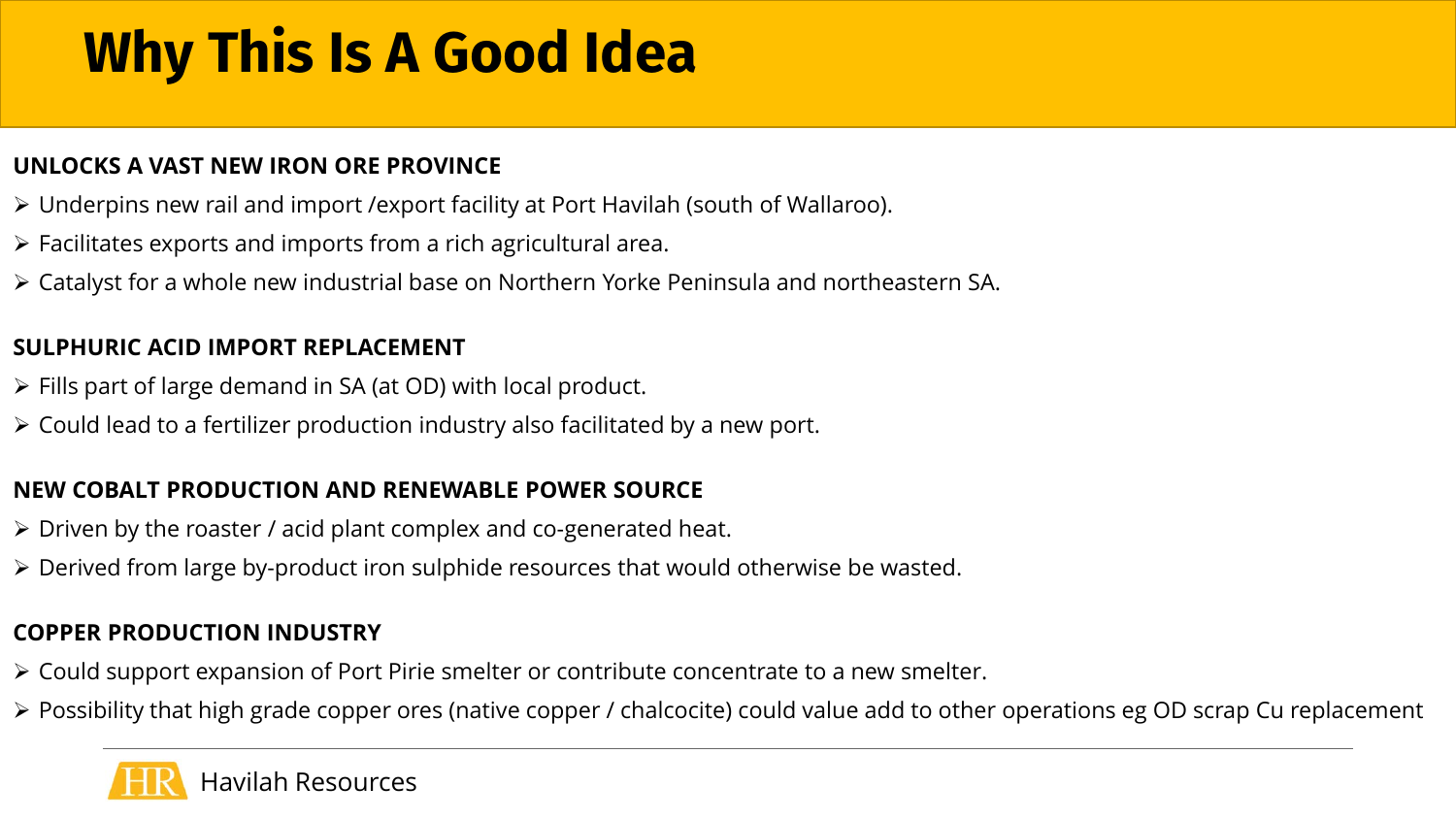## **Port Havilah Concept**

Panamax ship